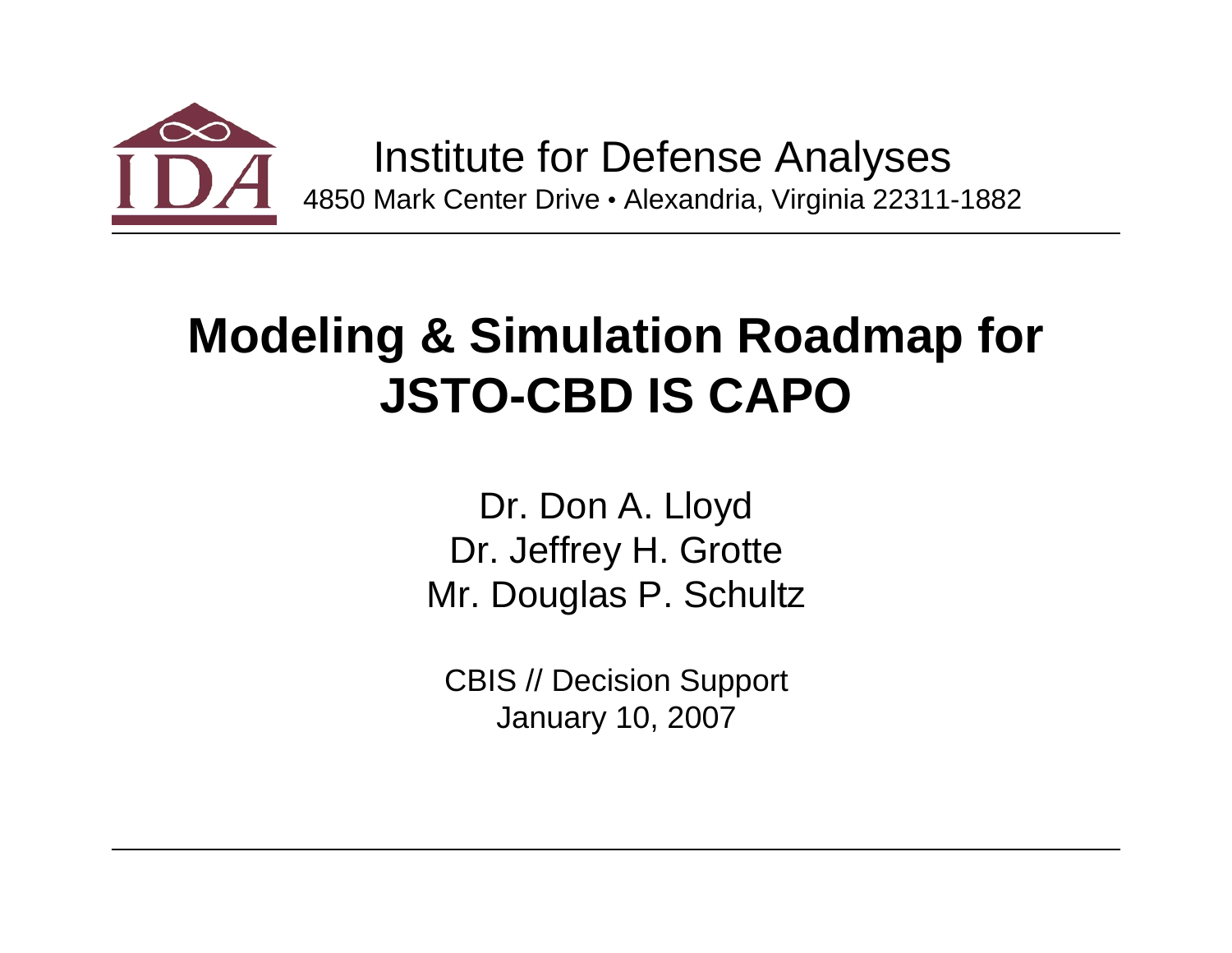

- IT as a CBDP commodity
- The Roadmap problem
- The Roadmap solution
- Advantages & disadvantages
- FY08 program build
- **Impacts**
- **Beyond the Roadmap**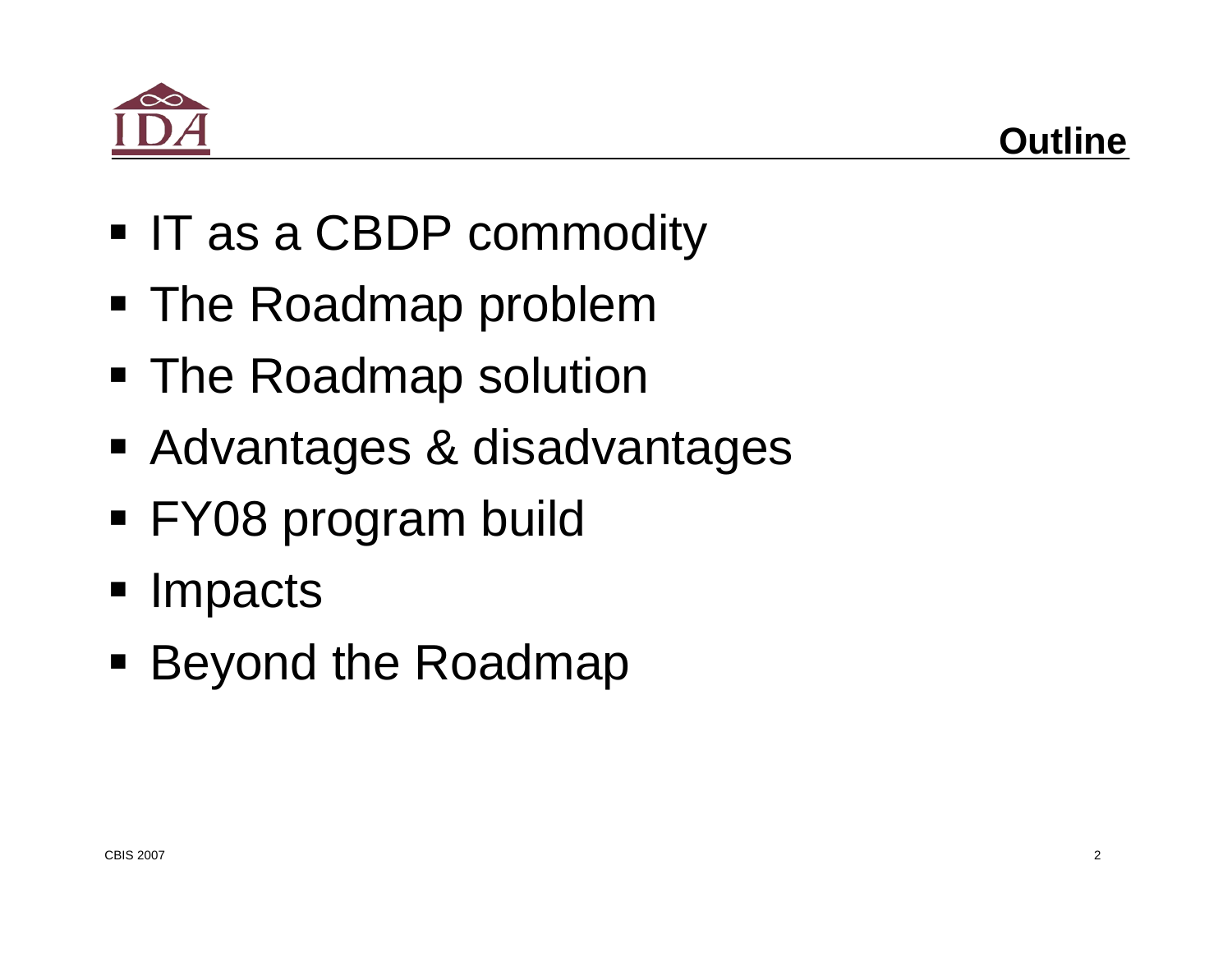

- $\blacksquare$  What are we talking about?
	- $\Box$ Computer processors, servers and platforms
	- $\Box$ Communications protocols and infrastructure
	- $\Box$ Development tools & environments
	- $\Box$ Interfaces (e.g. JCID component of JWARN)
	- $\Box$ **Methodologies**
	- $\Box$  *Of these, only interfaces and methodologies are likely candidates for CBDP basic and applied S&T.*
- **We will focus on methodologies** 
	- $\Box$ They account for more than 90% of the M&S/B S&T program
	- $\Box$ They are the basis for Modeling & Simulation development
	- $\Box$ They are algorithms and heuristics, alone or in combinations
	- $\Box$ They pose unique research challenges for user requirements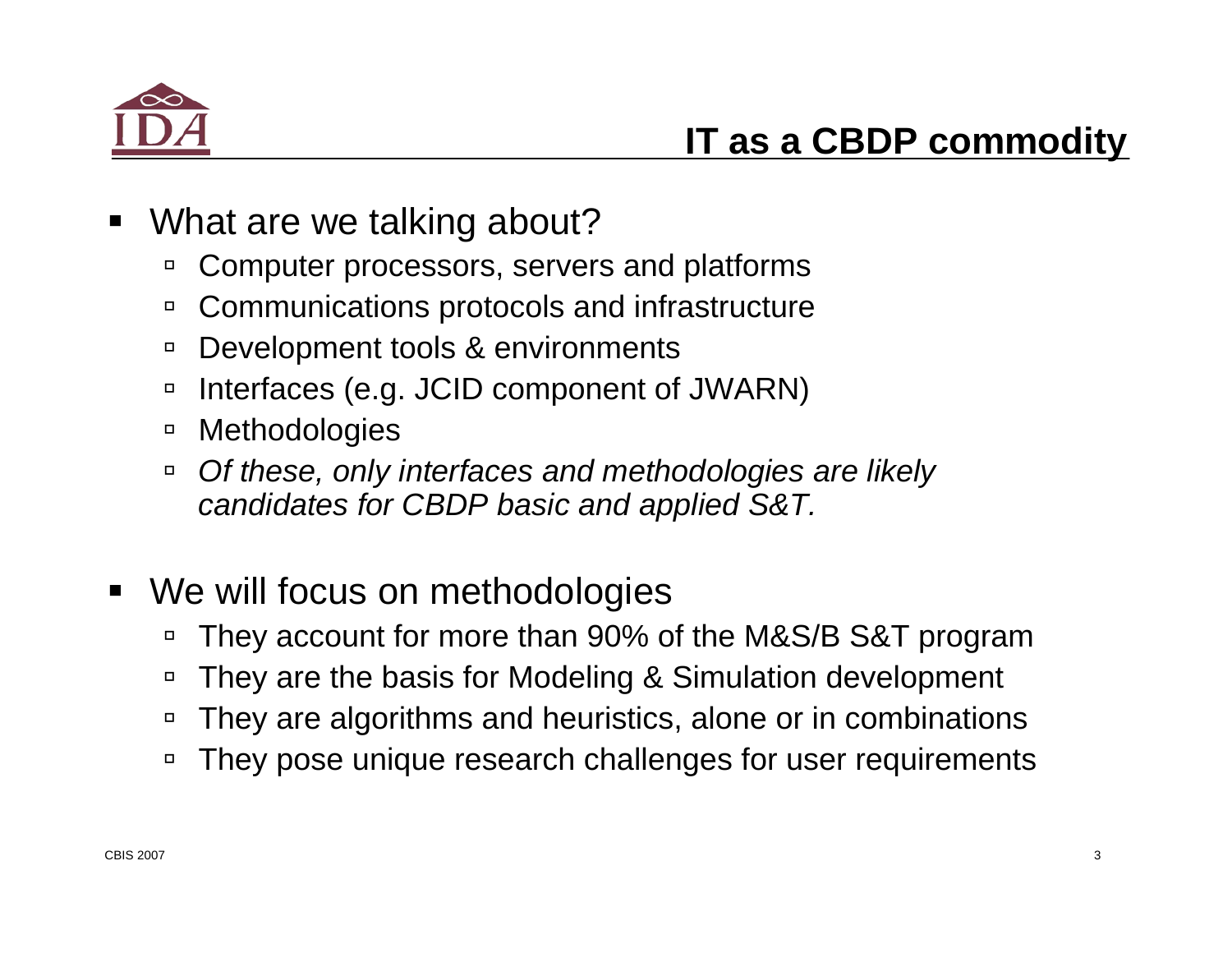

- $\blacksquare$  Not just for tools deployed to the warfighter, but also required to support internal CBDP functions
	- □ Analysis
	- □ Training
	- $\Box$ Plans and concept development
	- □ Programmatics
	- □ Test & Evaluation
- CBDP M&S draws from a broad pool of basic research
	- $\Box$  Numerical mathematics and information theory, but also physics, chemistry, materials science, atmospheric science
	- □ Methods are not specific to CBRN
	- □ Fundamental research product is documentation of:
		- Experiments, observations, theorems, phenomenologies
		- Data and their concise generalizations, i.e. small "m" models
		- Results are not specific to Modeling & Simulation
	- □ Their research products are usually not software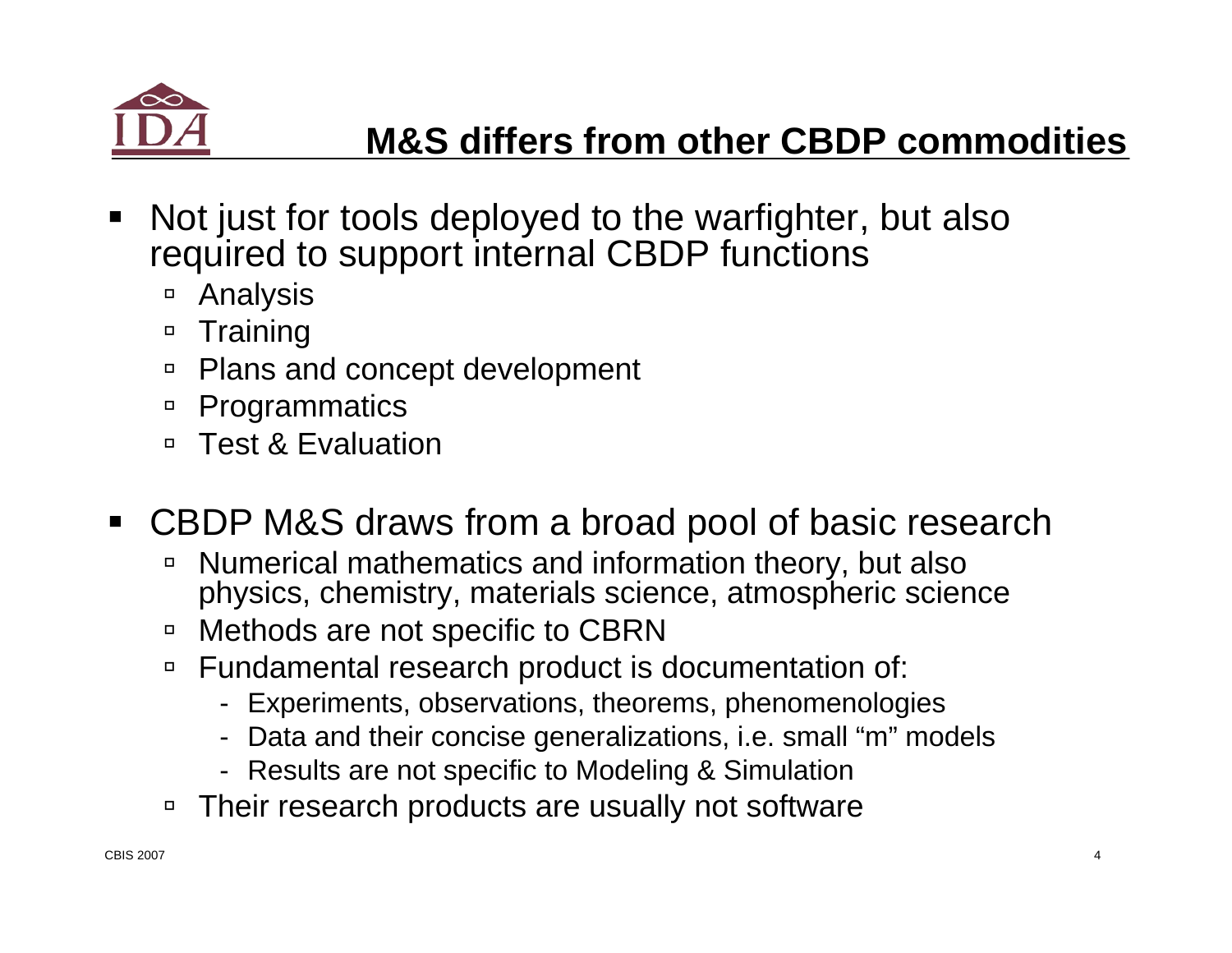

- $\blacksquare$  End-user context is more complicated
	- □ M&S does not exist in a vacuum
	- $\Box$  In CBDP, M&S is part of a decision support system, for some user-base, to address some set of problems
	- $\,$   $\,$  Real world CBRN data used to drive M&S is "dirty"
	- □ Utility of M&S is based on decision outcomes and risks, not technical performance measures
- $\blacksquare$  Additional requirements of software VV&A
	- $\Box$ (I)V&V focuses on technical merits of software solution
	- $\Box$ Accreditation must also consider use-case and risk
	- □ Chain of evidence begins with the basic research documentation
	- □ Closest analog for accreditation is military utility of M&S tool
- **These differences suggest that...** 
	- □ M&S should be managed differently from CBDP materiel
	- $\Box$ The research opportunities and objectives may not be obvious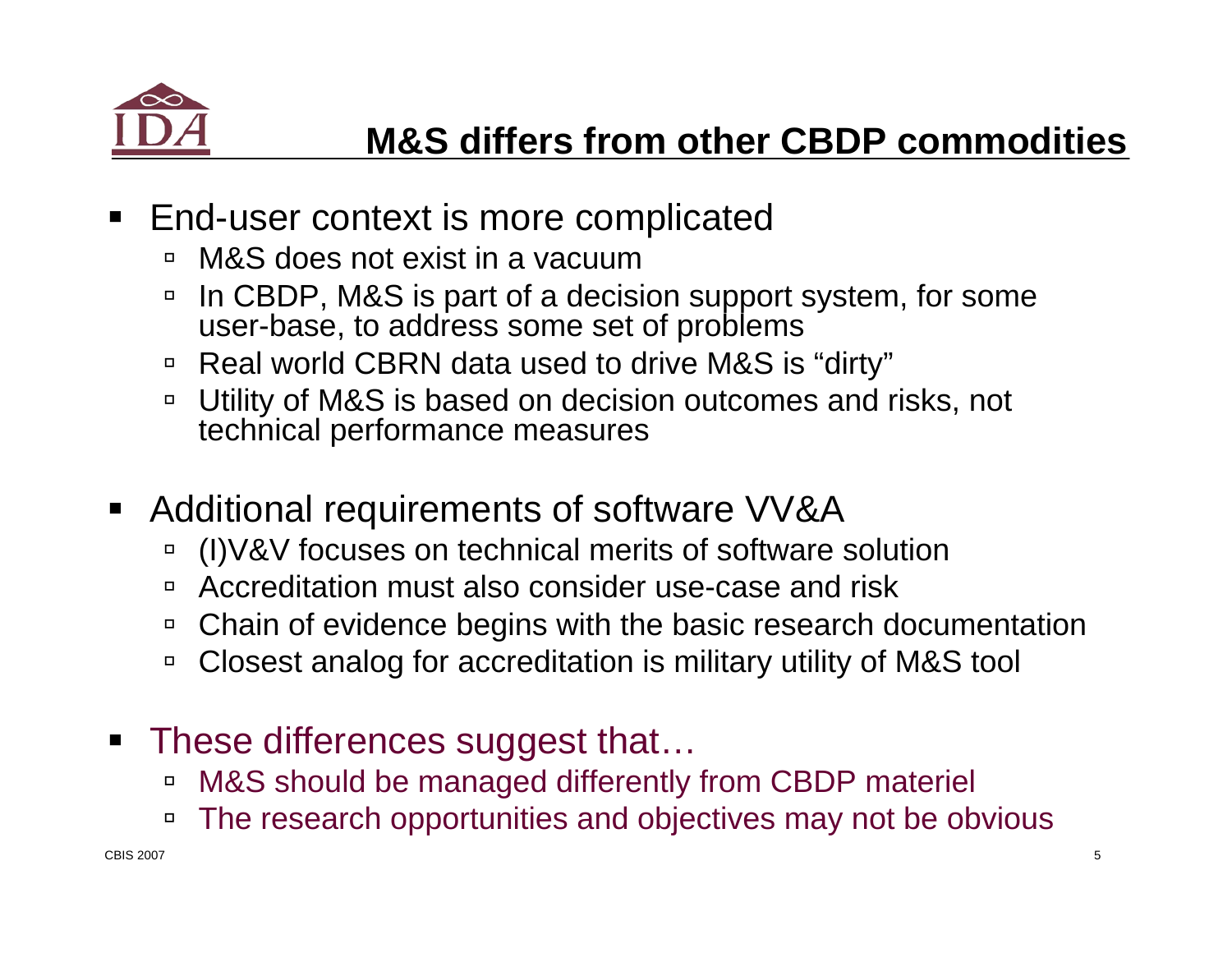

- $\blacksquare$  What are the CAPO responsibilities to CBDP?
	- □ Satisfy known capability gaps in IS basic research
	- $\,$  Stimulate new capabilities developed from IS basic research
- CAPO perceptions
	- □ BAA is inefficient, too many responses, most wide of the mark
	- $\Box$ Difficult to forecast value of any particular project
	- □ Unsure whether right things are delivered to Program
- **Symptoms we observed** 
	- $\Box$ No objective criteria for evaluating research candidates
	- $\Box$ Mixing of 6.1, 6.2 and 6.3 activities under "6.2"
	- □ Lack of transparency to proposal writers and reviewers
- $\blacksquare$  Roadmap strategy based upon
	- □ Review of CBDP, DMSO and other DoD guidance
	- $\Box$ Informal interviews (JPM-IS, JPEO, JRO, JCD-X, T&E & others)
	- $\Box$ Participation in BAA review process for FY06 & FY07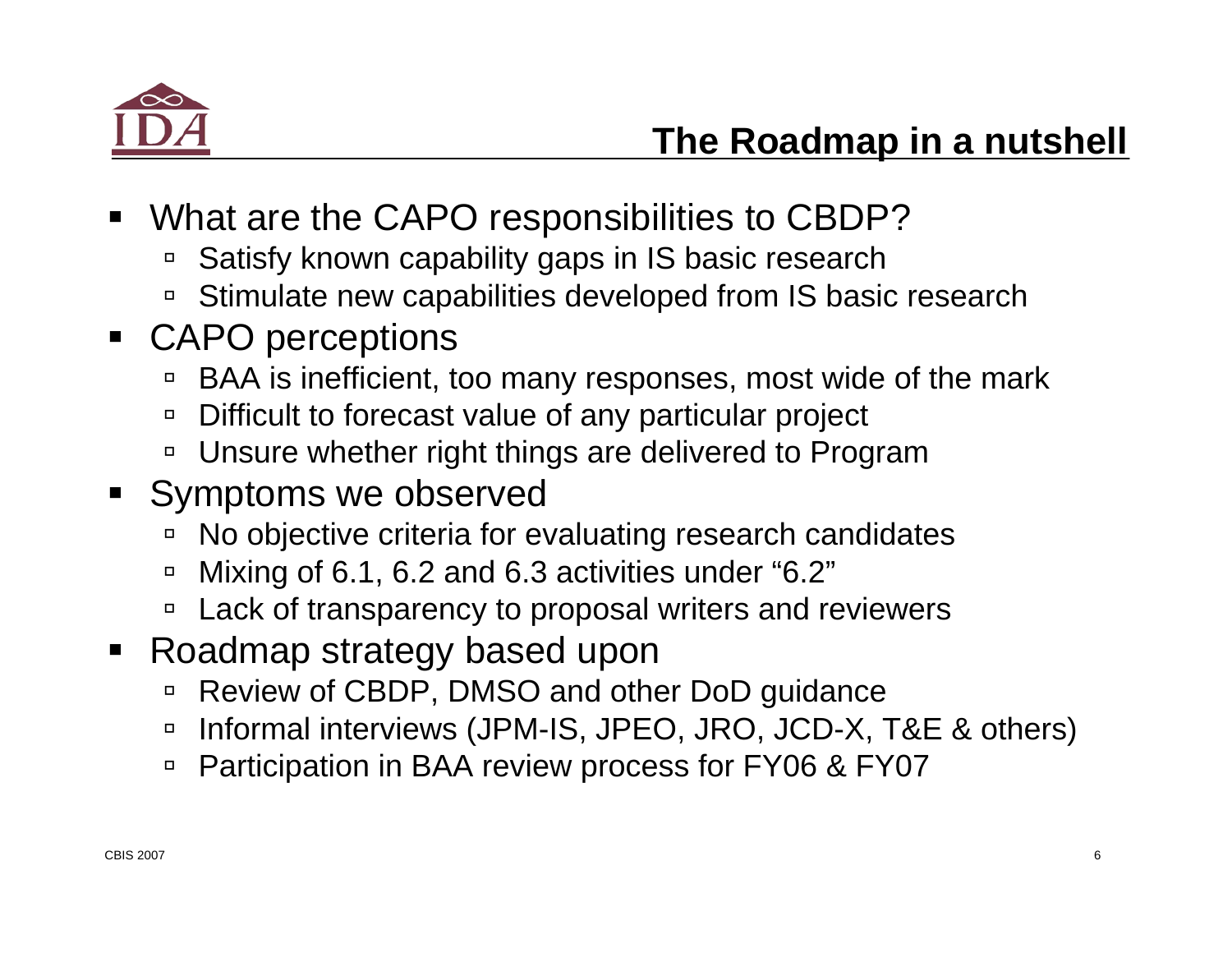

- $\blacksquare$  Make CBRN information systems research and methodologies available for transition when mature.
	- $\Box$  Improve alignment of JSTO M&S investments with CBDP needs
		- Formalize process for obtaining best advice at right times
		- Describe and measure the value of CBRN information
		- Develop objective criteria for evaluating candidate solutions
		- Customize approaches to tech push and requirements pull
		- Accommodate M&S requirements for internal Program functions
	- □ Assert new measures for the health of the research plan
		- What is the "gold standard" for basic research?
		- Revisit periodically to measure progress and realign efforts
- $\blacksquare$  Acknowledge other stakeholder responsibilities
	- $\Box$ Work within the Implementation Plan for CBDP
	- □ Focus on research, not software development
	- □ Be consistent with or improve upon existing JSTO business model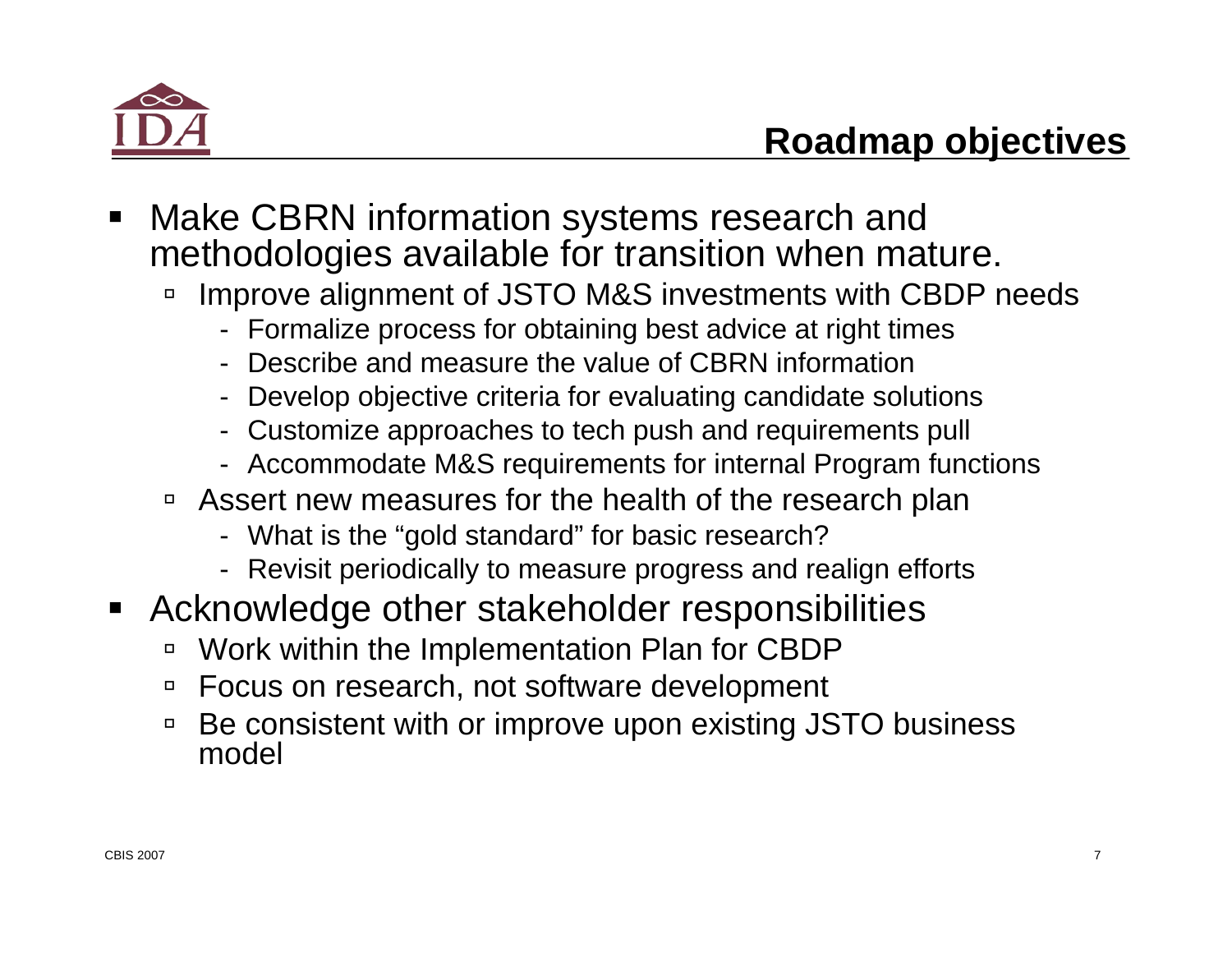

- п Result of 6.1 and 6.2 research is not usually a software product.
- п Real currency of research is the scientific documentation, report or article
- п JSTO M&S 6.3 funding limited to accumulating data to support transition
- Budget Activity 1, Basic Research. "… systematic study directed toward greater knowledge or understanding of the fundamental aspects of phenomena and of observable facts without specific applications towards processes or products in mind."
	- $\Box$ Examples: Heuristics, information theory, threat agent science
	- □ Products: Peer reviewed paper or equivalent
- $\blacksquare$  Budget Activity 2, Applied Research. "… systematic study to understand the means to meet a recognized and specific need ... translate promising basic research into solutions ... short of system development ... with a view toward developing and evaluating the feasibility and practicality of proposed solutions …"
	- $\Box$ Examples: Error analysis, scalability and feasibility analyses of 6.1 research
	- □ Products: Technical report or equivalent
	- □ Some FY05/06 JSTO M&S efforts were categorized 6.2 but included 6.3 software development activities, which are a PM responsibility.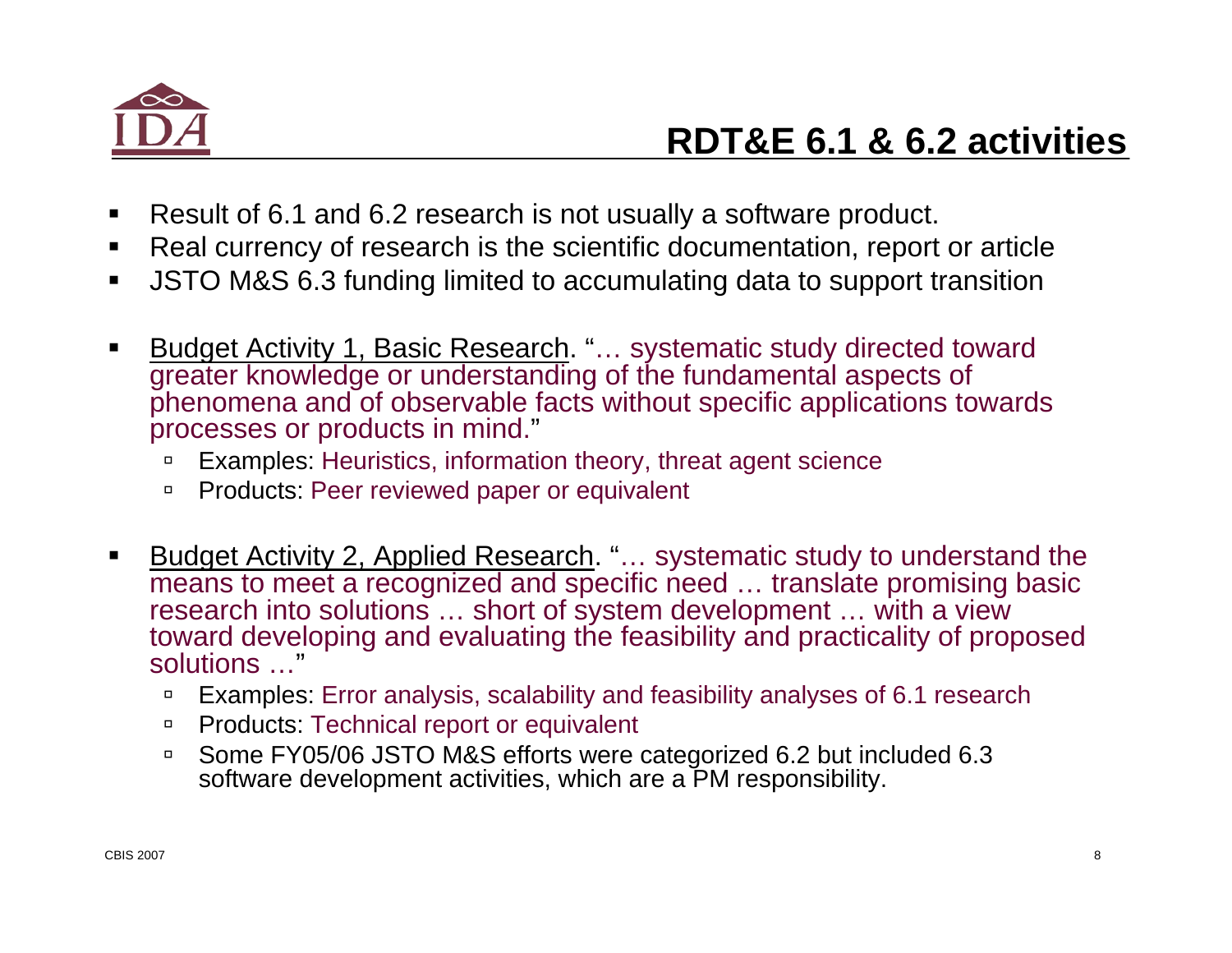

- Problem definition
	- $\Box$ Too little analysis to know what the technical objectives should be
	- $\Box$ Decision problems are harder than they look
	- □ No connection between tech performance and operational effectiveness
	- □ Confusion between basic and developmental S&T
- $\blacksquare$  M&S program management
	- $\Box$ Too little analysis conducted to know whether M&S is required
	- $\Box$ Need for M&S assumed, but often unsubstantiated
	- □ Acquisition paradigm leaves Program requirements unsatisfied
	- □ Competing authorities initiate M&S efforts
	- □ Who pays, why and how?
	- $\Box$ Confusion between data requirements and M&S
- $\blacksquare$  These problems usually occur together, but the Roadmap can only address the first.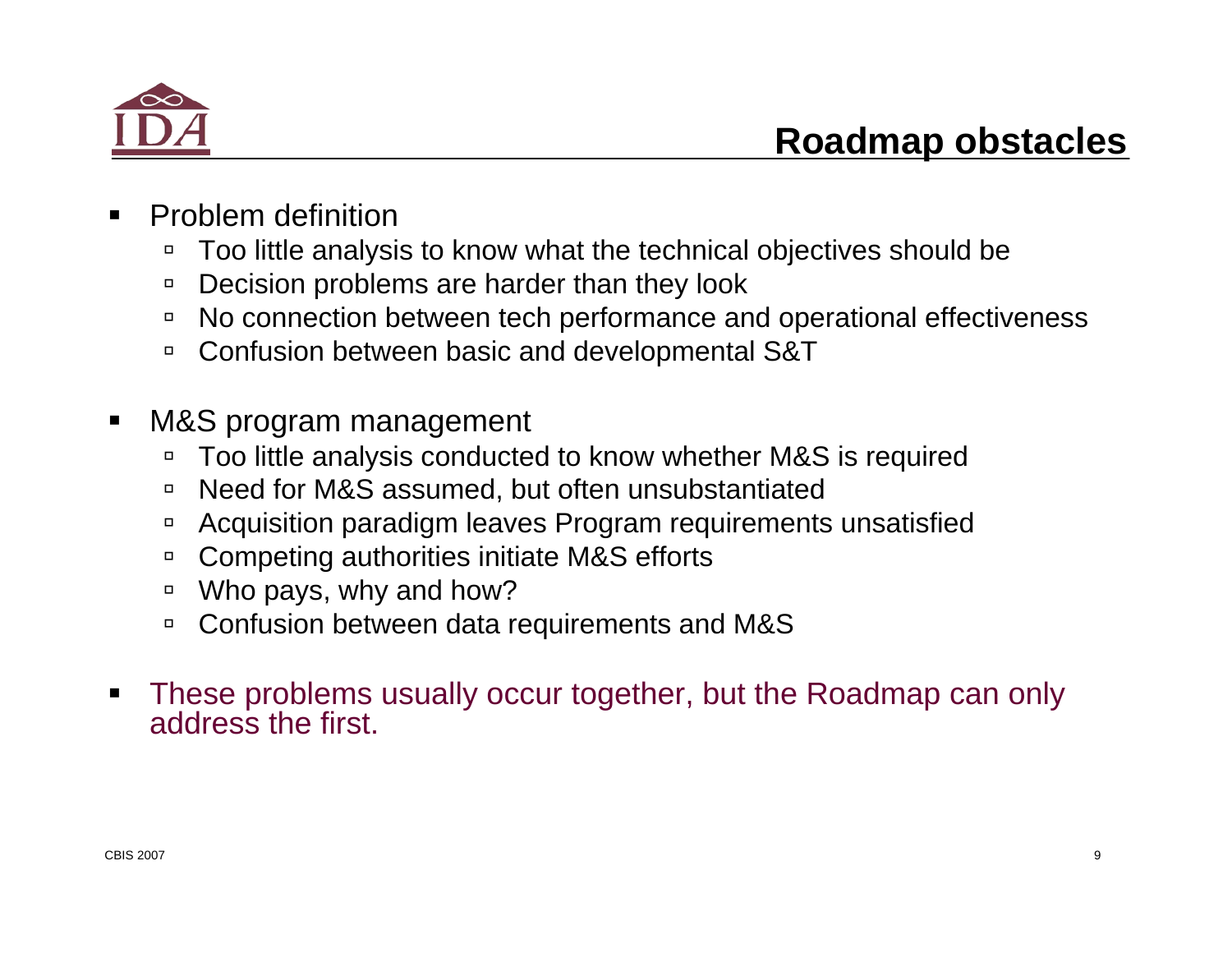

- Formalize the process for obtaining best advice *prior* to writing BAA
	- $\Box$ Adopt IPT approach with mix of CBDP and outside participation
	- □ Specialize strategies for Requirements pull and Technology push
	- □ Specific objective measures up-front
		- For comparison of competing solutions
		- For greater transparency to proposal writers, and reviewers
	- □ Leverage existing solutions
		- Not all required methodologies are unique to CBRN applications
- Emphasize peer-reviewed, journal quality report as the basic research product
	- $\Box$ This is the gold standard of research quality
	- $\Box$ Make this an obligation of new and continuing research projects
	- □ Adds to collective CBDP and DoD knowledge base
	- $\Box$  Provides some assurance that whether a success or failure, the lessons learned are not lost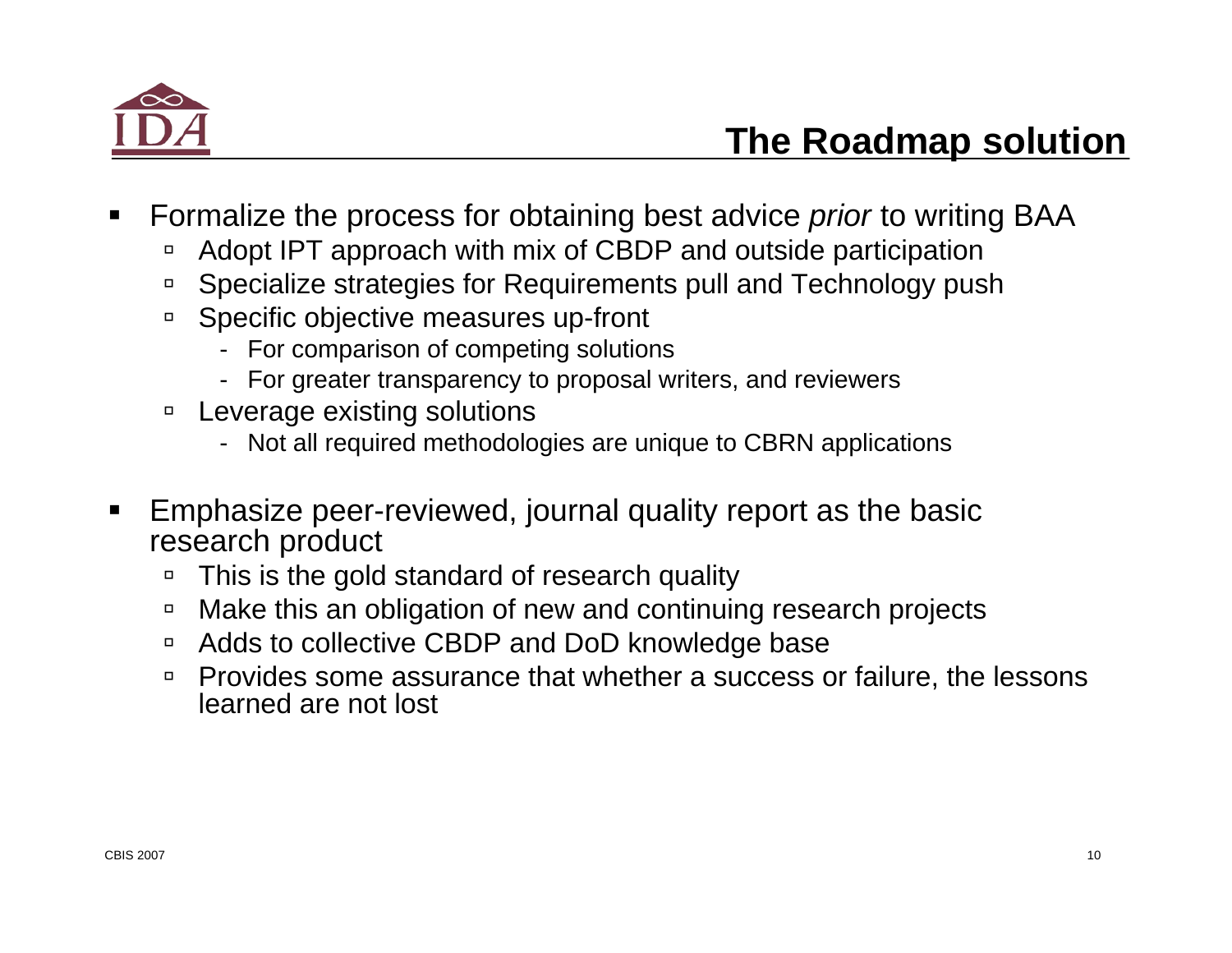

- Requirements pull IPT functions
	- àRecognize whether requirements are adequately defined for tech base
	- àSpecify the decision context that defines and supports the required capability
	- $\Box$ Define metrics for value of M&S information in decision context
	- $\Box$ Translate operational and analytic requirements into a quantitative specification
	- $\Box$ Determine whether data supporting research are available or must be acquired
	- àDetermine whether quantified requirements possible without further study
	- $\Box$ Distinguish basic and applied research from customer-developer responsibilities
	- àReview published research for acceptable candidates
	- $\Box$ Evaluate research products for satisfaction of requirements and metrics
- $\blacksquare$  Technology push IPT functions
	- $\Box$ Review research proposals from a broad range of disciplines
	- àAsk for subject matter reviews on concepts you are unfamiliar with
	- $\Box$ Articulate a concept for using CBRN information
	- $\Box$ Ask for and recognize applicability to CBRN info problems
	- $\Box$ Identify practical research objectives
	- $\Box$ Identify potential customers or recipients for new IS functionality in CBDP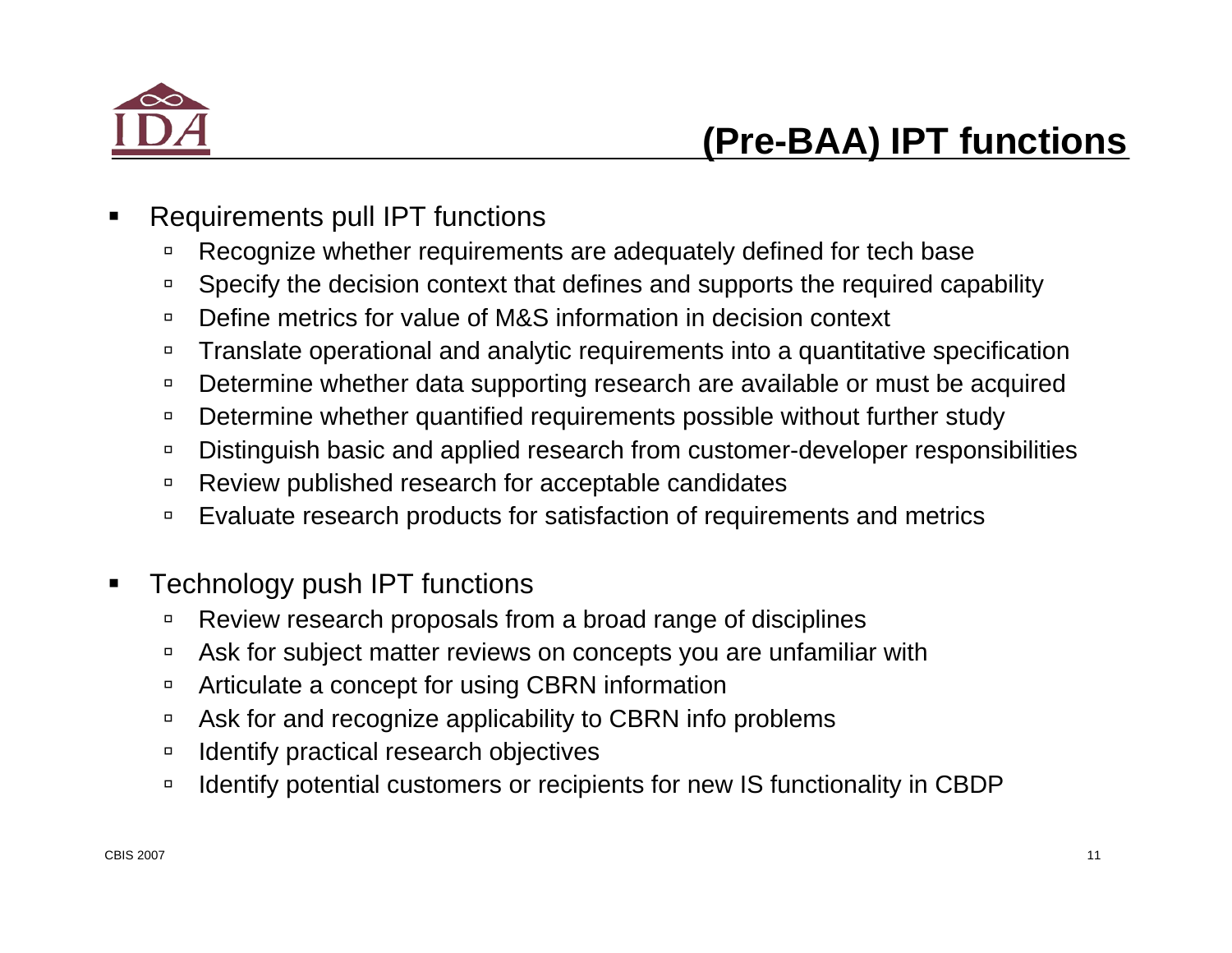

- $\blacksquare$ More efficient use of 6.1 and 6.2 research dollars
- $\blacksquare$ Manages risk in the basic research plan
- $\blacksquare$ JSTO cultivates the state-of-the-art in practices and knowledge.
- $\blacksquare$  BAA review process tailored to benefit decision makers
	- $\Box$ Customers derive benefits of scientific and operational expertise
	- $\Box$ Customers obtain best possible solution for specific needs
	- $\Box$ Expect possibly fewer replies to BAA, but of generally higher quality
	- $\Box$ Tech base able to effectively respond to quantitative requirements
	- $\Box$ Improve concepts for information tools and establish their utility
	- $\Box$ Clearer research performance criteria
- $\blacksquare$  Roadmap is flexible
	- à Make CBDP IS research process available for analytic, training and other unwritten requirements
	- $\Box$  Open process further to new ideas or concepts that enhance or extend CBDP IS capabilities
	- □ Push and pull procedures can run concurrent or not
	- □ Roadmap performance can be measured with a "gold standard"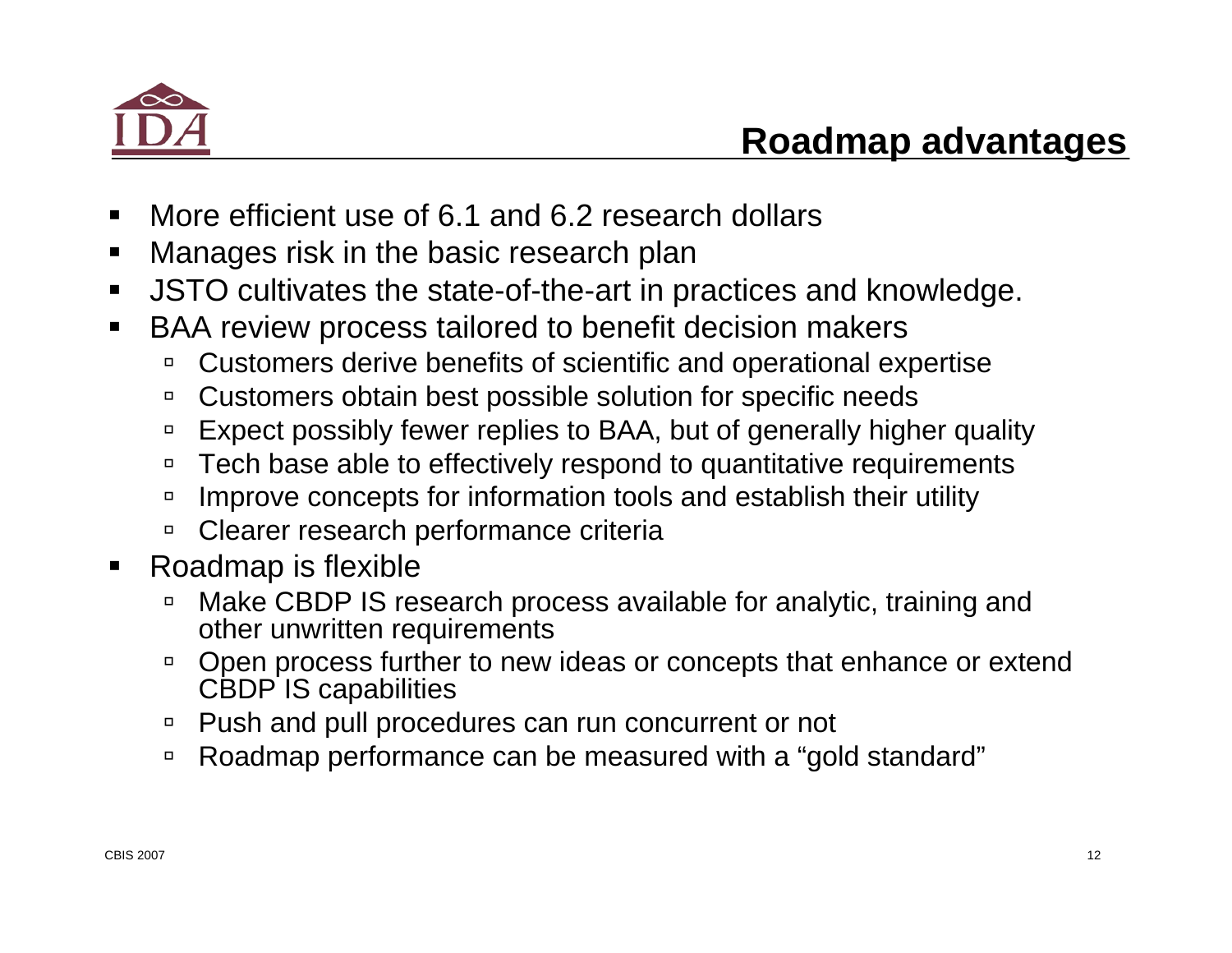

- **Managing the IPTs will require** 
	- □ More time
	- □ More people
	- □ Wider variety of expertise
	- □ Commitments to meet regularly
	- □ Coordination of S&T plan with DHS, DARPA
	- □ More expensive than current approach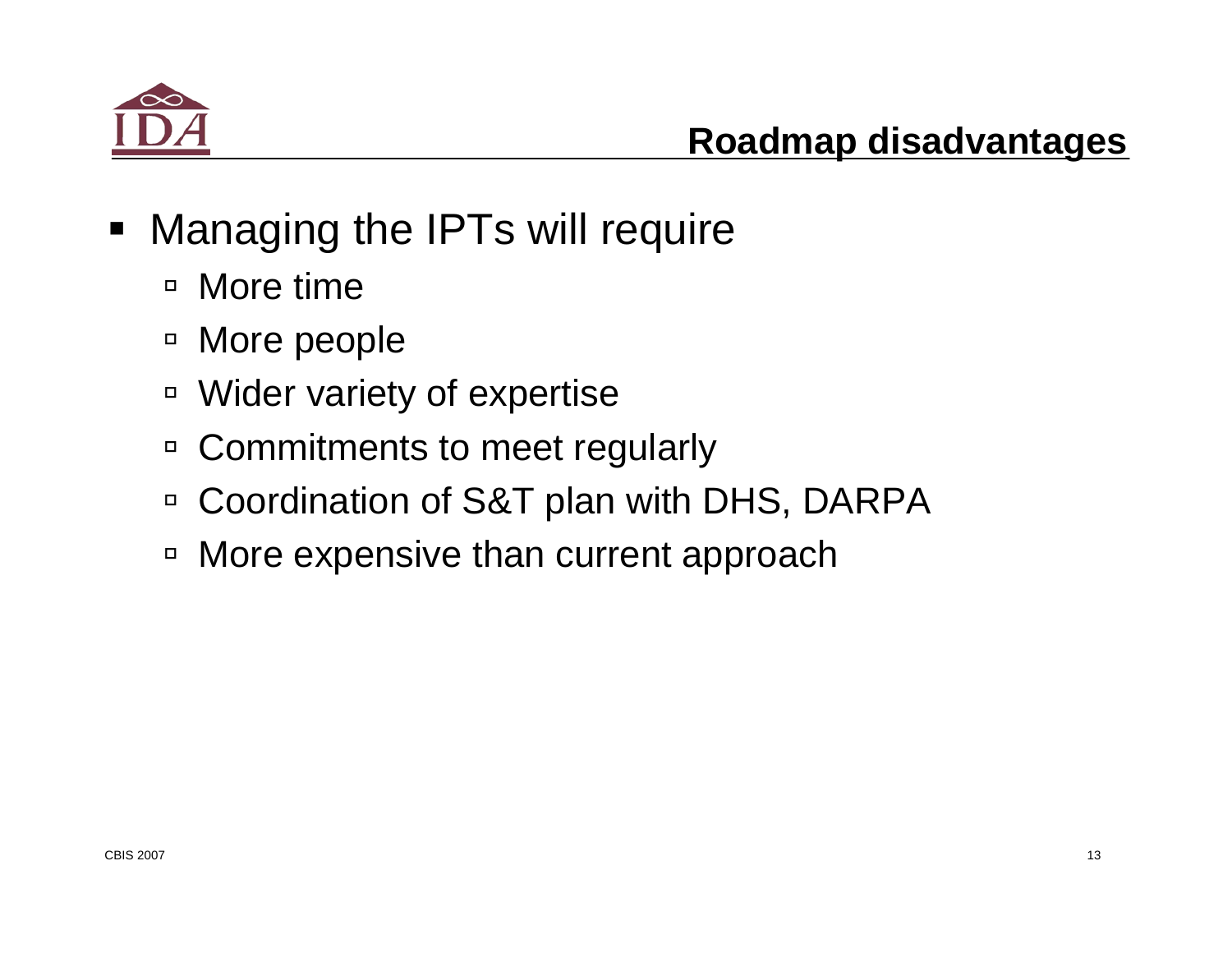

- $\blacksquare$ FY08 begins the transition to technology push
- $\blacksquare$ Articulate a CBDP concept for using CBRN information
- $\blacksquare$  Key questions to ask of any basic research opportunity
	- □ What is the motivation for the subject as a research topic?
	- $\Box$  What are the prevailing theories or phenomenological approaches?
	- $\Box$  What experiments have been conducted, and how do they reconcile with theoretical work?
	- □ What kinds of problems do experts think the subject matter could be applied to?
	- □ What feasibility studies have been conducted?
	- □ What successful applications of the research? What attempts have failed and why?
- $\blacksquare$  Use what is learned in FY08 to select best CBDP opportunities in FY09 and out
- $\blacksquare$ Asking for written subject reviews, not software solutions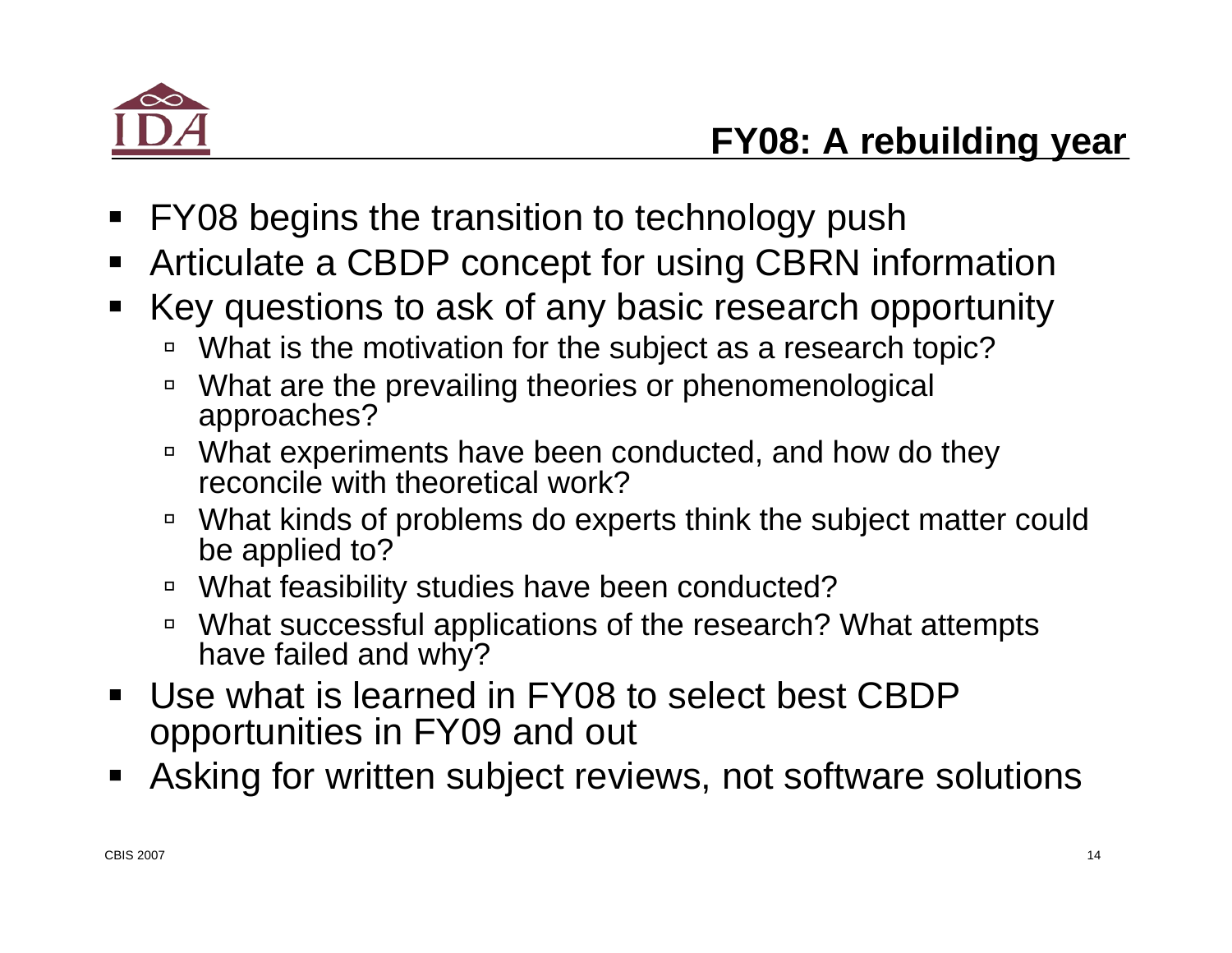

- $\blacksquare$  Contractors/developers
	- $\Box$ Easier to write proposals that go to your strengths
	- $\Box$  Implementation contracts revert to Program or Tech. Demonstration Manager
- **Universities** 
	- $\Box$  Most viable basic research candidates should come from universities
	- □ But, many programs not used to proposing for DTRA funding

## **Service Labs/FFRDC Labs**

- □ Source of military smarts for technology
- $\Box$ Likely recipient of an intermediate technology transition
- $\Box$  Manage application and early development as technology demonstration – very important role

## CBD Program officials

- $\Box$  Best approach to managing risk in basic research plan you will ever get, easier to measure health of a diverse research plan
- $\frac{1}{2}$  incremental research plans  $\Box$ Avoids over-commitment to novelty, balances well with